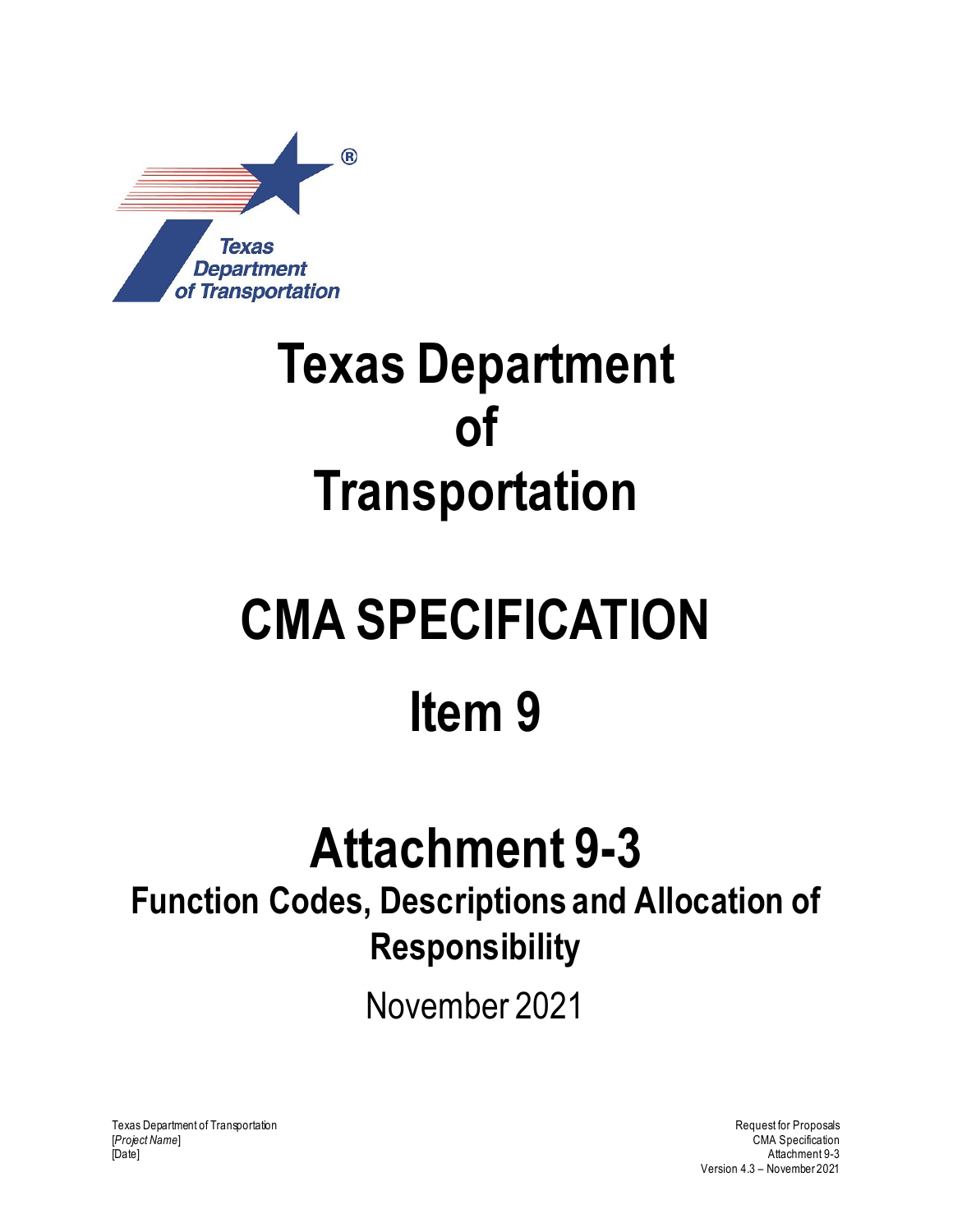|             |                                                          |                                                                                                                                             | <b>RESPONSIBILITY</b>   |              |                                                            |
|-------------|----------------------------------------------------------|---------------------------------------------------------------------------------------------------------------------------------------------|-------------------------|--------------|------------------------------------------------------------|
|             |                                                          |                                                                                                                                             |                         | TxDOT/THIRD  |                                                            |
| <b>CODE</b> | <b>TITLE</b>                                             | <b>MAINTENANCE ACTIVITY</b>                                                                                                                 | <b>DB CONTRACTOR</b>    | <b>PARTY</b> | ALLOCATION OF RESPONSIBILITY NOTES                         |
|             | BASE AND SUBGRADE (TRAVEL LANE AND SHOULDERS)            |                                                                                                                                             |                         |              |                                                            |
|             | 110+ Base Removal and Replacement (UM = CY)              | The removal of base and/or subgrade materials from distressed or failed                                                                     |                         |              |                                                            |
|             |                                                          | areas and replacement with suitable material. (Includes resurfacing.)                                                                       | X                       |              |                                                            |
|             | 120+ In Place Repair (UM = CY)                           | In place repair of existing base and/or subgrade material (Includes                                                                         |                         |              |                                                            |
|             |                                                          | resurfacing, may or may not include additional stabilizing material).                                                                       | X                       |              |                                                            |
|             | 135+ Install and/or Maintain Under-drains (UM=EA)        | Installation, repair and maintenance of all types of under-drains.                                                                          | $\overline{\mathbf{x}}$ |              |                                                            |
|             | 145+ Unpaved Road Maintenance (UM = SY)                  | Repair of gravel or dirt roads, including blading, addition of base, etc.                                                                   | X                       |              |                                                            |
|             | <b>ASPHALTIC SURFACES (Travel Lane and Shoulders)</b>    |                                                                                                                                             |                         |              |                                                            |
|             | 211+ Leveling or Overlay with Laydown Machine (UM =      | The application of asphaltic tack coat and placing asphaltic concrete                                                                       |                         |              |                                                            |
|             | SY)                                                      | material to improve the ride qualities or level up low spots.                                                                               | X                       |              |                                                            |
|             | 212+ Leveling or Overlay with Maintainer (UM = SY)       | The application of asphaltic tack coat and placing layers of asphaltic                                                                      |                         |              |                                                            |
|             |                                                          | concrete material                                                                                                                           | X                       |              |                                                            |
|             | 213+ Leveling by Hand (UM = SY)                          | The application of asphaltic tack coat and placing layers of asphaltic                                                                      |                         |              |                                                            |
|             |                                                          | concrete material. This includes repair of pavement areas greater than                                                                      | X                       |              |                                                            |
|             |                                                          | one square yard.                                                                                                                            |                         |              |                                                            |
|             | 214+ Leveling or Overlay with Dragbox (UM=SY)            | The application of asphaltic tack coat and placing layers of asphaltic                                                                      | X                       |              |                                                            |
|             |                                                          | concrete material                                                                                                                           |                         |              |                                                            |
|             | 225+ Sealing Cracks (UM = LM)                            | Cleaning, filling and sealing cracks in the pavement using asphaltic rubber                                                                 | X                       |              |                                                            |
|             |                                                          | or other sealants.                                                                                                                          |                         |              |                                                            |
|             | 231+ Seal Coat (UM = SY)                                 | Application of a single layer of asphaltic material followed by the                                                                         |                         |              |                                                            |
|             |                                                          | application of a single layer of aggregate over the full width of the travel                                                                | X                       |              |                                                            |
|             |                                                          | lane or shoulder (greater than 6' in width) for a minimum of 1000                                                                           |                         |              |                                                            |
|             | 232+ Strip or Spot Seal Coat (UM = SY)                   | continuous feet.<br>Application of a single layer of asphaltic material followed by the                                                     |                         |              |                                                            |
|             |                                                          | application of a single layer of aggregate over areas that are not full width                                                               |                         |              |                                                            |
|             |                                                          | of the travel lane or shoulder (6' or less in width), or the full width of the                                                              | X                       |              |                                                            |
|             |                                                          | lane or shoulder but less than 1000 feet in length.                                                                                         |                         |              |                                                            |
|             |                                                          |                                                                                                                                             |                         |              |                                                            |
|             | $233+$ Fog Seal (UM = SY)                                | Retain aggregate, enliven surface and/or seal hairline cracks by the<br>application of a thin layer of asphaltic material.                  | $\mathbf{x}$            |              |                                                            |
|             | 235+ Microsurfacing (UM = SY)                            | The application of a polymer modified high performance emulsion coupled                                                                     |                         |              |                                                            |
|             |                                                          | with fine graded aggregate, mineral fillers and special additives in a slurry,                                                              |                         |              |                                                            |
|             |                                                          | to fill ruts or to provide a new wearing surface. (Caution: Should not be                                                                   | X                       |              |                                                            |
|             |                                                          | used to seal cracked pavements.)                                                                                                            |                         |              |                                                            |
|             | $241+$ Pothole Repair (UM = EA)                          | The repair of holes with a area less than or equal to one square yard.                                                                      |                         |              |                                                            |
|             |                                                          | Charge to Function 213 if greater than one square yard.                                                                                     | X                       |              |                                                            |
|             | 245+ Adding or Widening Pavement (UM = SY)               | Widening travel lanes up to two (2) feet or adding shoulders up to four (4)                                                                 |                         |              | This activity is a DB Contractor responsibility only where |
|             |                                                          | feet to correct a maintenance problem (includes subgrade, base and                                                                          | <b>See Note</b>         | X            | widening is needed to correct a maintenance problem.       |
|             |                                                          | surfacing, or adding turn lanes to improve safety).                                                                                         |                         |              |                                                            |
|             | 252+ Milling or Planing (UM = SY)                        | The removal of the pavement surface by planing or milling.                                                                                  | $\mathbf{x}$            |              |                                                            |
|             | 253+ Spot Milling (UM=SY)                                | The removal of pavement surface by milling using a small milling machine                                                                    | X                       |              |                                                            |
|             |                                                          | (drum width is 4 feet or less).                                                                                                             |                         |              |                                                            |
|             | 265+ Treat Bleeding Pavement (UM = SY)                   |                                                                                                                                             | $\overline{\mathbf{x}}$ |              |                                                            |
|             | $270+$ Edge Repair (UM = LF)                             |                                                                                                                                             | $\overline{\mathbf{x}}$ |              |                                                            |
|             | <b>CONCRETE PAVEMENT (Travel Lanes and Shoulders)</b>    |                                                                                                                                             |                         |              |                                                            |
|             | 315 Slab Stabilization/Jacking (UM=SY)                   | Leveling concrete pavement through the use of hydraulically placed                                                                          | X                       |              |                                                            |
|             |                                                          | material.                                                                                                                                   |                         |              |                                                            |
|             | 325+ Cleaning and Sealing Joints and Cracks (UM =<br>۱F۱ | Cleaning, filling and sealing of joints in concrete pavement.                                                                               | $\pmb{\mathsf{x}}$      |              |                                                            |
|             | 330 Blowouts and Stress Relief (UM=SY)                   | Repair of blowouts and cutting pavement for stress relief.                                                                                  | $\overline{\mathbf{x}}$ |              |                                                            |
|             | 345+ Repair Spalling (UM = SY)                           | Clean and fill spalled areas (not full depth of concrete slab).                                                                             | X                       |              |                                                            |
|             | 360+ Full Depth Removal and Replacement (UM = SY)        | The removal and replacement of failed areas for the full depth of the                                                                       |                         |              |                                                            |
|             |                                                          | concrete slab.                                                                                                                              | X                       |              |                                                            |
|             |                                                          |                                                                                                                                             |                         |              |                                                            |
|             | APPROACHES AND MISCELLANEOUS SHOULDER MAINTENANCE        |                                                                                                                                             |                         |              |                                                            |
|             | 455+ Reshaping unpaved shoulders. (UM = LF)              | Restore sod or flexible base shoulders to original sections. Includes<br>reshaping frontslope to eliminate low pavement edges along a paved | X                       |              |                                                            |
|             |                                                          | shoulder.                                                                                                                                   |                         |              |                                                            |
|             |                                                          |                                                                                                                                             |                         |              |                                                            |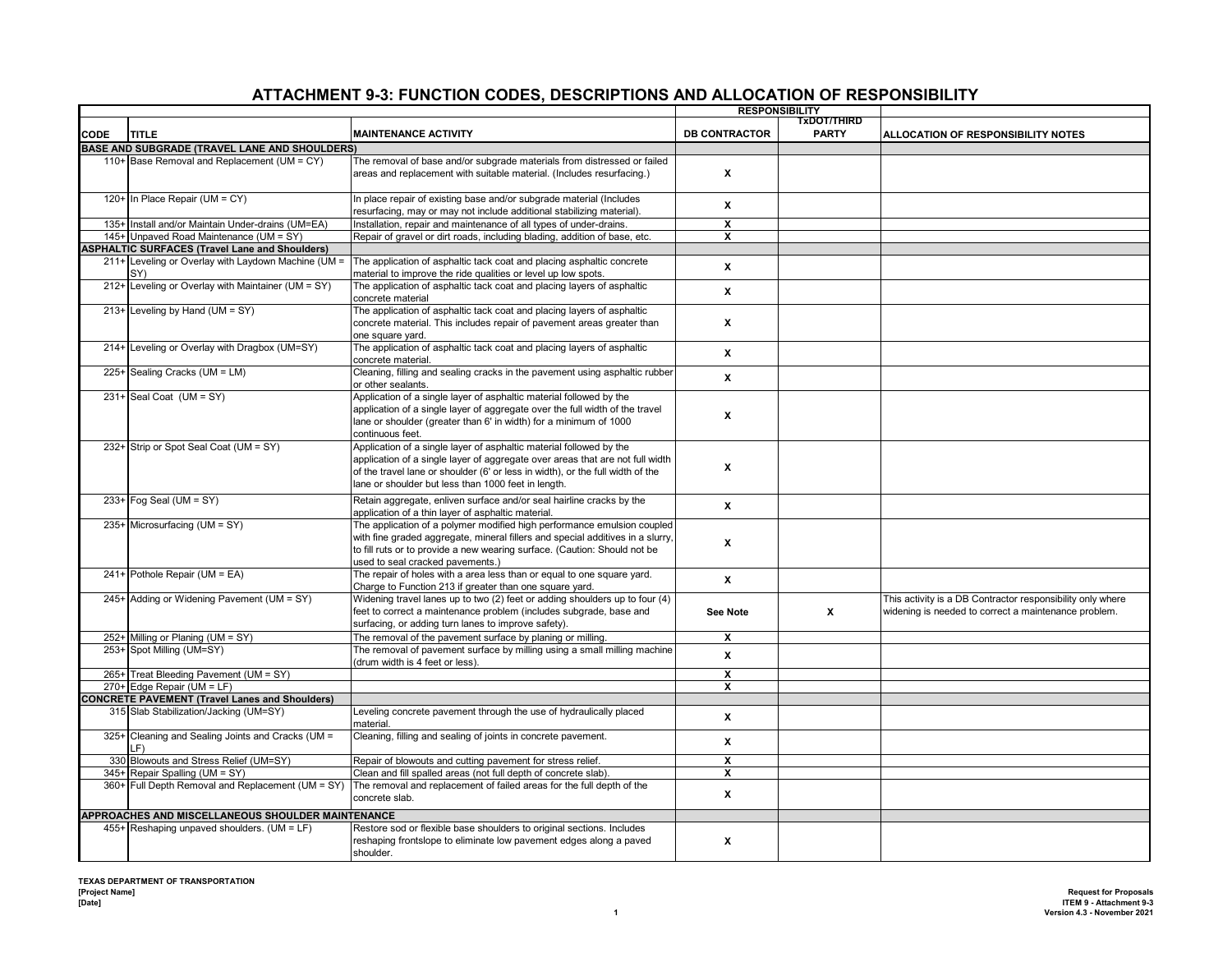|        |                                                                             |                                                                                                                                                                                                                                                                                                                                                                                                                                                                      | <b>RESPONSIBILITY</b><br><b>TxDOT/THIRD</b> |                         |                                                                                                                                                                                                        |
|--------|-----------------------------------------------------------------------------|----------------------------------------------------------------------------------------------------------------------------------------------------------------------------------------------------------------------------------------------------------------------------------------------------------------------------------------------------------------------------------------------------------------------------------------------------------------------|---------------------------------------------|-------------------------|--------------------------------------------------------------------------------------------------------------------------------------------------------------------------------------------------------|
| CODE   | <b>TITLE</b>                                                                | <b>MAINTENANCE ACTIVITY</b>                                                                                                                                                                                                                                                                                                                                                                                                                                          | <b>DB CONTRACTOR</b>                        | <b>PARTY</b>            | ALLOCATION OF RESPONSIBILITY NOTES                                                                                                                                                                     |
|        | 480+ Side Road Approaches, Crossover and Turnouts<br>$(UM = SY)$            | The installation or maintenance of side road approaches, crossovers,<br>historical markers, mailbox and litter barrel turnouts, etc.                                                                                                                                                                                                                                                                                                                                 |                                             | x                       |                                                                                                                                                                                                        |
| $488+$ | Concrete Appurtenance Installation and<br>Maintenance (UM=SY)               | The maintenance, installation, or removal of concrete appurtenances<br>which include curbs and/or gutters, raised medians, sidewalks and sound<br>barriers.                                                                                                                                                                                                                                                                                                          |                                             | X                       |                                                                                                                                                                                                        |
|        | 495+ Parking Area Maintenance (UM = SY)                                     | Repair of subgrade, base or surface of areas including parking lots, park<br>and ride lots and camping pads.                                                                                                                                                                                                                                                                                                                                                         | N/A                                         |                         |                                                                                                                                                                                                        |
|        | <b>ROADSIDE AND OTHER</b>                                                   |                                                                                                                                                                                                                                                                                                                                                                                                                                                                      |                                             |                         |                                                                                                                                                                                                        |
|        | $511+$ Mowing (UM = AC)                                                     | Mowing of the right-of-way                                                                                                                                                                                                                                                                                                                                                                                                                                           |                                             | $\overline{\mathbf{x}}$ |                                                                                                                                                                                                        |
|        | 513+ Spot Mowing (UM = HR)                                                  | Spot mowing of the right-of-way.                                                                                                                                                                                                                                                                                                                                                                                                                                     |                                             | $\overline{\mathbf{x}}$ |                                                                                                                                                                                                        |
|        | 520+ Illegal Dumpsite Removal and Disposal (UM=CY)                          | Removal and disposal of debris discarded or deposited in an unauthorized<br>area in the right of way, such as under a bridge, overpass, culvert, etc.                                                                                                                                                                                                                                                                                                                |                                             | $\mathbf{x}$            |                                                                                                                                                                                                        |
|        | $521+$ Litter (UM = AC)                                                     | Removal and disposal of litter from the entire right-of-way, excluding<br>paved areas, picnic and rest areas.                                                                                                                                                                                                                                                                                                                                                        |                                             | X                       |                                                                                                                                                                                                        |
|        | 522+ Street Sweeping (UM = MI)                                              | Routine street sweeping. Units are the actual miles swept regardless of<br>the centerline miles.                                                                                                                                                                                                                                                                                                                                                                     |                                             | X                       |                                                                                                                                                                                                        |
|        | 523+ Debris (UM=MI)                                                         | Routine patrolling to remove and dispose of debris, including dead<br>animals.                                                                                                                                                                                                                                                                                                                                                                                       |                                             | X                       |                                                                                                                                                                                                        |
|        | 524+ Spot Litter ( $UM = AC$ )                                              | Spot removal and disposal of litter, including dead animals, from the right-<br>of-wav.                                                                                                                                                                                                                                                                                                                                                                              |                                             | X                       |                                                                                                                                                                                                        |
|        | 525 Adopt-A-Highway (UM = HR)                                               | Installation of posts and signs, materials furnished to groups, personnel<br>and equipment used to assist in removal and disposal of collected litter.                                                                                                                                                                                                                                                                                                               |                                             | X                       |                                                                                                                                                                                                        |
|        | 527 Hand Sweeping (UM=SY)                                                   | Hand sweeping of riprap, islands, medians, curb & gutter, bullpens,<br>driveways, etc.                                                                                                                                                                                                                                                                                                                                                                               |                                             | $\pmb{\chi}$            |                                                                                                                                                                                                        |
|        | 530+ Removal of Graffiti (UM= SF)                                           | Removal of graffiti from fixtures, wingwalls, bridge structures, etc. Not to<br>be used in lieu of Function 733, Maintain Vandalized Signs, Function 731<br>or 732, Sign Maintenance                                                                                                                                                                                                                                                                                 |                                             | $\mathbf{x}$            |                                                                                                                                                                                                        |
|        | 531+ Picnic Area Maintenance (Without Restrooms)<br>$(UM = HR)$             | Work performed in maintaining picnic areas, including mowing, litter<br>pickup, emptying litter barrels, paved areas, maintenance of plantings,<br>graffiti removal, etc.                                                                                                                                                                                                                                                                                            |                                             | X                       |                                                                                                                                                                                                        |
|        | 532+ Rest Area Facility Maintenance (UM = HR)                               | Work performed in janitorial and grounds maintenance, including mowing,<br>litter pickup, emptying litter barrels, maintenance of plantings, cleaning<br>restrooms, cleaning arbors, graffiti removal, minor painting, etc. This item<br>shall also include special maintenance required to repair buildings,<br>repair/replace arbors, picnic tables, fixtures, litter barrels, paved areas,<br>etc. (including maintenance of treatment plants and dump stations). |                                             | X                       |                                                                                                                                                                                                        |
|        | 533+ Rest Area Facility Maintenance through Regional<br>Contracts (UM = HR) | (Maintenance Division Use Only)                                                                                                                                                                                                                                                                                                                                                                                                                                      |                                             | $\pmb{\mathsf{x}}$      |                                                                                                                                                                                                        |
|        | 535 Maintenance of Specialty Facilities (UM = HR)                           | All maintenance costs to speciality facilities including border safety<br>inspection facilities (BSIFs), toll booths, service plazas, fences and<br>associated appurtenances. The highway class code will determine the<br>type of facility.                                                                                                                                                                                                                         |                                             | X                       |                                                                                                                                                                                                        |
|        | 536 Toll Road System Operations                                             | All operating costs for all system toll roads. Maintenance costs should be<br>charged to the appropriate segment 78 function.                                                                                                                                                                                                                                                                                                                                        |                                             | X                       |                                                                                                                                                                                                        |
|        | 538 Pest Control (UM=AC)                                                    | Activities related to the use of predatory animal and insect control whether<br>in turf and ornamental sites or on the ROW.                                                                                                                                                                                                                                                                                                                                          |                                             | $\mathbf{x}$            |                                                                                                                                                                                                        |
|        | 540 Hand Vegetation Control (UM = HR)                                       | Hand cleaning vegetation out of islands, medians, riprap, drainage<br>channels, etc. by chemical, manual or mechanical means.                                                                                                                                                                                                                                                                                                                                        | <b>See Note</b>                             | X                       | DB Contractor responsible for vegetation control related to<br>all drainage elements only where such vegetation affects<br>Performance Requirements or structural integrity of the<br>drainage system. |
|        | 541+ Chemical Vegetation Control, Edges (UM = AC)                           | Complete control of vegetation encroaching in pavement edges,<br>shoulders, medians, islands and curbs with herbicides.                                                                                                                                                                                                                                                                                                                                              |                                             | X                       |                                                                                                                                                                                                        |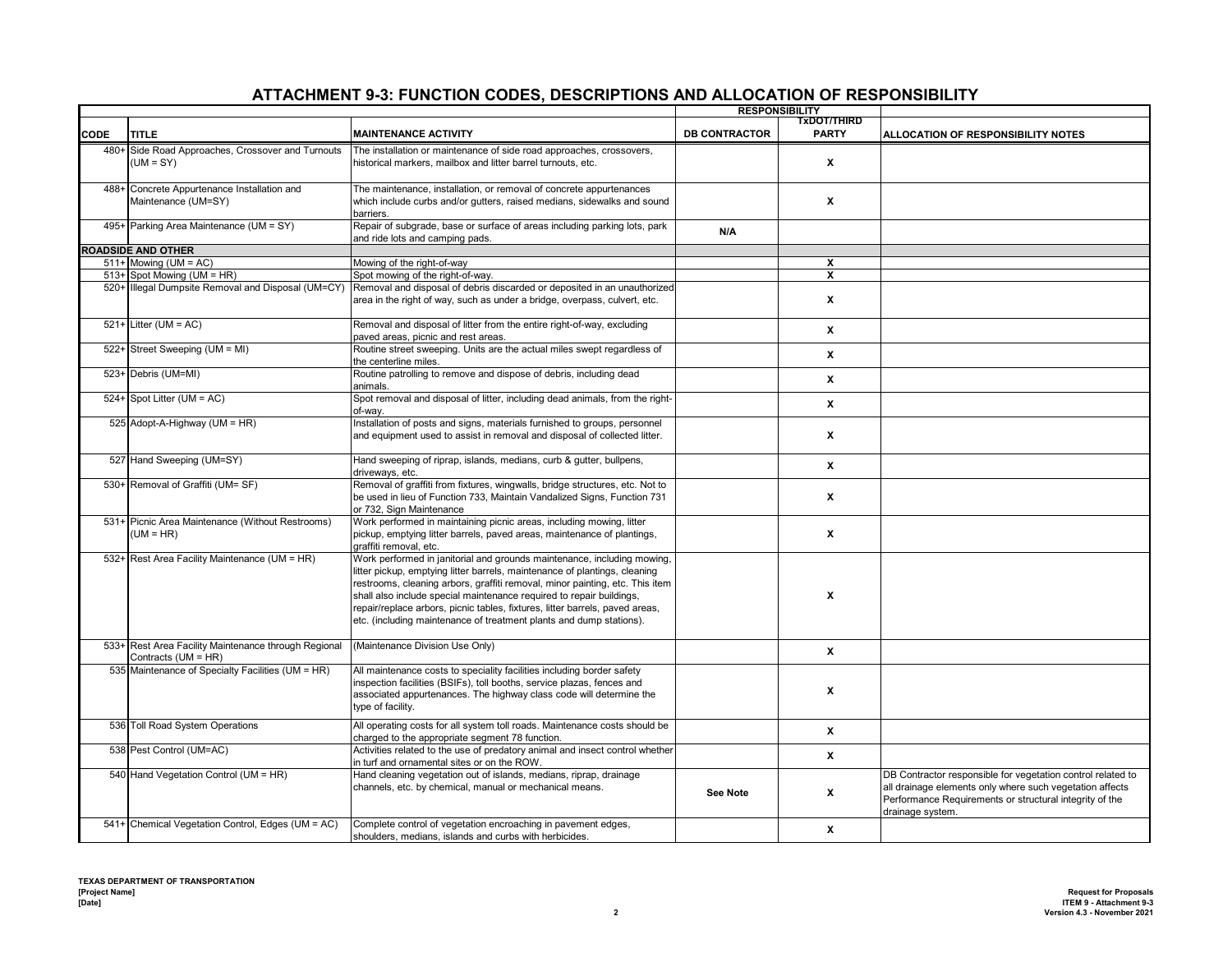#### **CODE TITLE MAINTENANCE ACTIVITY DB CONTRACTOR TxDOT/THIRD PARTY ALLOCATION OF RESPONSIBILITY NOTES RESPONSIBILITY** 542+ Chemical Vegetation Control, Overspray (UM = AC) Control of undesirable vegetation growth by overspraying the right-of-way ncluding fixtures (i.e. signs, delineator, guardrails, culverts, etc) with herbicides. **X** 544+ Chemical Vegetation Control, Ropewick (UM = AC) Control of tall vegetation (i.e. Johnson grass) in the right of way with wick applicator. **X**<br>applicator. 545 Chemical Vegetation Control, Basal Application  $(UM = HR)$ Control of undesirable brush species in the right of way with a low volume basal bark application. **<sup>X</sup>** 548+ Seeding, Sodding, Hydromulching and Blanketing  $(UM = SY)$ <br>551 Landscaping (UM=AC) Seeding, sodding, hydromulching and/or placing soil retention blankets. See Note<br>
See Note<br> **X** DB Contractor responsible only if reason for activity is failure of Maintained Element (e.g. slope failure) The installation or maintenance of landscape plantings and their facilities including planter walls, border, sprinkler systems, etc. (excluding picnic and rest areas). **X** 552 Tree and Brush Control (UM=CL) The trimming, pruning and disposal of shrubs, vines, and trees (excluding rile unimility, pruning and disposar or smidds, viries, and trees (excluding<br>picnic and rest areas). **X** 558 Storm Water Pollution Protection (UM=LF) Maintenance or Installation of storm water pollution protection plan (SW3P) in accordance with EPA regulation on projects designated by Area Engineers **X** 560+ Riprap Installation and Maintenance (UM=SY) Installation and maintenance of ditch liners, retards, down drains, riprap, flumes, concrete mowing strips, gabions, retaining walls and other erosion protection. **X** 561+ Ditch Maintenance (UM = CY) Removal and hauling of silt, drift and/or filling eroded areas. Not to be used for work at culverts or bridges. (See Functions 570 and 620.) **X** Refer to CMA General Conditions Section 4.5.11.3 for DB Contractor eligibility for a Change Order for removal of silt and debris from third party source. 562+ Reshaping Ditches (UM = LF) Reshaping ditches using maintainer and/or gradall, etc. Not to be used for work at culverts and bridges. (See Functions 570 and 620.) **<sup>X</sup>** 563+ Slope Repair/Stabilization (UM = SY) Slope repair and/or stabilization. Not to be used for work at culverts and bridges. (See Functions 570 or 620) **<sup>X</sup>** 570 Culvert and Storm Drain Maintenance (UM=EA) The repair and maintenance of culverts up to bridge classification (twenty eet measured along centerline of roadway). This work includes silt and debris removal from inlet, storm drains, retention ponds and culverts (except those costs associated with Function 571). **X** Refer to CMA General Conditions Section 4.5.11.3 for DB Contractor eligibility for a Change Order for removal of silt and debris from third party source. 571 Storm Water Pump Station Maintenance (UM=EA) Repair and maintenance of motors, pumps, generators, wet wells, dry wells, debris screening baskets, buildings, etc., including costs of utility services. **X** Refer to CMA General Conditions Section 4.5.11.3 for DB Contractor eligibility for a Change Order for removal of silt and debris from third party source. 580+ Removal of Illegal Signs on ROW (Temporary, no special handling required.) (UM =EA) Removal of illegal signs on right-of-way, including disposal and written notices to owners. **<sup>X</sup>** 581+ Removal of Illegal Signs on ROW (Permanent, special handling required.) (UM = EA) Removal of illegal signs on right-of-way, including disposal and written notices to owners.<br> **X** notices to owners. 582 Removal of Encroachments, Other than Signs  $(UM = HR)$ Removal of illegal encroachments (other than signs) on the ROW, including disposal and written notice to owners. **<sup>X</sup>** 585+ Driveway Installation / Removal and Maintenance  $(UM = SY)$ See access management policy **X X** 591 Utilities and Driveway Inspection (UM = HR) **X** nstallation and maintenance of high tension cable median barrier systems, including the cable, posts and other end treatments. **See Note X** DB Contractor responsible only for work associated with Asphaltic and Concrete Pavement renewal maintenance activities. 594+ Concrete Barrier (UM = LF) Installation, removal and maintenance of concrete barrier, including attached headlight barrier fence. **See Note X** DB Contractor responsible only for work associated with Asphaltic and Concrete Pavement renewal maintenance activities. 595+ Guard Fence (UM = LF) Installation and maintenance of guard fence, M.B.G.F. turn down ends, median barrier and attached headlight barrier fence, including posts, metal beams, etc. (End treatment other than turn down ends see Function 596) **See Note X** DB Contractor responsible only for work associated with Asphaltic and Concrete Pavement renewal maintenance activities. 596+ Guardrail End Treatment Systems (UM=EA) Installation and maintenance of guardrail end treatments systems. (For attenuators other than GETS, see function 725) **See Note X** DB Contractor responsible only for work associated with Asphaltic and Concrete Pavement renewal maintenance activities.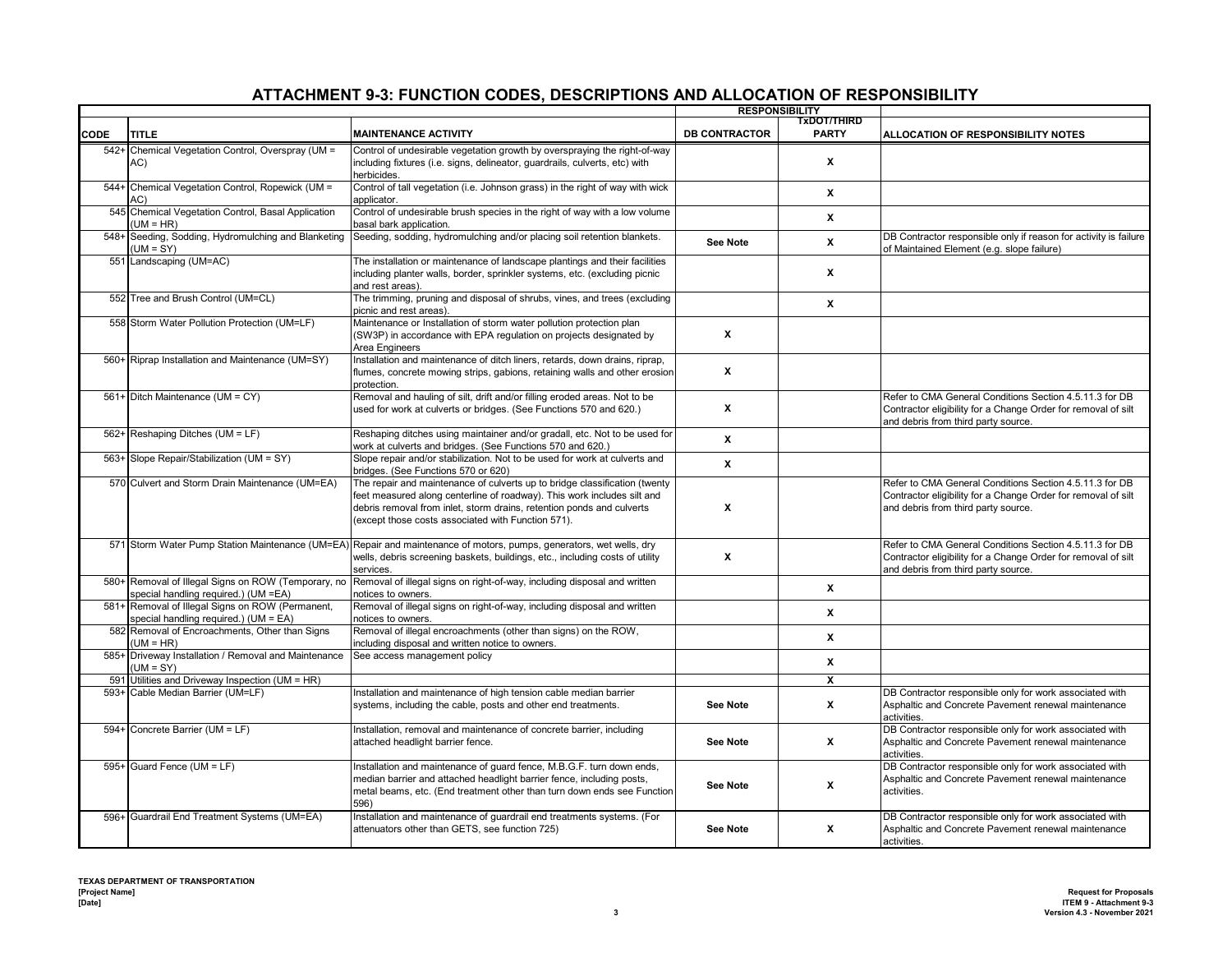|             |                                                           |                                                                                                                                                                                                                                                                                                    | <b>RESPONSIBILITY</b>   |                         |                                                                                                                                                                                                                                         |
|-------------|-----------------------------------------------------------|----------------------------------------------------------------------------------------------------------------------------------------------------------------------------------------------------------------------------------------------------------------------------------------------------|-------------------------|-------------------------|-----------------------------------------------------------------------------------------------------------------------------------------------------------------------------------------------------------------------------------------|
|             |                                                           |                                                                                                                                                                                                                                                                                                    |                         | TxDOT/THIRD             |                                                                                                                                                                                                                                         |
| <b>CODE</b> | TITLE                                                     | <b>MAINTENANCE ACTIVITY</b>                                                                                                                                                                                                                                                                        | <b>DB CONTRACTOR</b>    | <b>PARTY</b>            | ALLOCATION OF RESPONSIBILITY NOTES                                                                                                                                                                                                      |
|             | 597+ Mailboxes, Installation and Maintenance (UM =<br>EA) |                                                                                                                                                                                                                                                                                                    |                         | $\mathbf{x}$            |                                                                                                                                                                                                                                         |
|             | 598 Boat Ramp Maintenance (UM = HR)                       | Work performed in maintaining boat ramps including mowing, litter pick,<br>emptying litter barrels, maintenance of paved and unpaved areas, etc.                                                                                                                                                   |                         | x                       |                                                                                                                                                                                                                                         |
|             | <b>BRIDGES AND BRIDGE CHANNELS</b>                        |                                                                                                                                                                                                                                                                                                    |                         |                         |                                                                                                                                                                                                                                         |
|             | 610+ Bridges, Movable Span (UM = HR)                      | Operation, routine maintenance and inspection of movable span bridges,<br>(Swing barge, lift or turn). Restricted use: Beaumont, Houston, Pharr, and<br>Yoakum District only.                                                                                                                      | x                       |                         |                                                                                                                                                                                                                                         |
|             | 611+ Bridges, Portable (UM=HR)                            | Installation, removal, maintenance and inspection of portable bridges.                                                                                                                                                                                                                             |                         | X                       |                                                                                                                                                                                                                                         |
|             | 620+ Bridge Channel Maintenance (UM=CY)                   | Removing of silt and drift, filling eroded areas, maintenance and repair of<br>fenders, jetties, dikes, riprap and channel maintenance (including<br>easements) except under bridges.                                                                                                              | X                       |                         | DB Contractor responsible for the entire bridge channel<br>maintenance. Refer to CMA General Conditions Section<br>4.5.11.3 for DB Contractor eligibility for a Change Order for<br>removal of silt and debris from third party source. |
|             | 628+ Bridges, Rail (UM = LF)                              | Maintenance of bridge rail, posts and post connections to deck, including<br>painting.                                                                                                                                                                                                             | x                       |                         |                                                                                                                                                                                                                                         |
| $645+$      | Bridges, Joint Maintenance (UM =LF)                       | Repair of bridge joints including cleaning and sealing.                                                                                                                                                                                                                                            | x                       |                         |                                                                                                                                                                                                                                         |
| 646+        | Bridges, Joint Replacement (UM =LF)                       | Replacement of bridge joints.                                                                                                                                                                                                                                                                      | $\overline{\mathbf{x}}$ |                         |                                                                                                                                                                                                                                         |
| 650+        | Bridges, Deck (UM = SF)                                   | Repair to bridge decks.                                                                                                                                                                                                                                                                            | $\mathbf{x}$            |                         |                                                                                                                                                                                                                                         |
| 660+        | Bridges, Superstructure, Concrete (UM=SF)                 | Routine maintenance of concrete components of the bridge<br>superstructure.                                                                                                                                                                                                                        | X                       |                         |                                                                                                                                                                                                                                         |
| 665+        | Bridges, Superstructure, Steel (UM=SF)                    | Routine maintenance of the steel components of the bridge<br>superstructure, including bearings, concrete diapraghm and beams                                                                                                                                                                      | X                       |                         |                                                                                                                                                                                                                                         |
|             | 670+ Bridges, Substructure, Concrete (UM=SF)              | Routine maintenance of the concrete components of the bridge<br>substructure including caps, columns, abutments, wingwalls, piling, etc.                                                                                                                                                           | X                       |                         |                                                                                                                                                                                                                                         |
|             |                                                           | 675+ Bridges, Substructure, Steel and Timber (UM=SF) Routine maintenance of the steel or timber components of the bridge<br>substructure including caps, abutments, pile extensions, etc.                                                                                                          | $\mathbf{x}$            |                         |                                                                                                                                                                                                                                         |
| 680+        | Bridges, Painting (UM=SF)                                 | Cleaning and painting of steel superstructure or steel substructure.                                                                                                                                                                                                                               | X                       |                         |                                                                                                                                                                                                                                         |
| 690+        | Bridges, Mechanical and Electrical (UM = HR)              | Maintenance and repair of the electrical and mechanical components of a<br>bridge                                                                                                                                                                                                                  | X                       |                         |                                                                                                                                                                                                                                         |
|             | 695+ Fender Systems (UM=HR)                               | Installation and maintenance of fender systems.                                                                                                                                                                                                                                                    |                         | $\overline{\mathbf{x}}$ |                                                                                                                                                                                                                                         |
|             | <b>TRAFFIC OPERATIONS</b>                                 |                                                                                                                                                                                                                                                                                                    |                         |                         |                                                                                                                                                                                                                                         |
|             | 711+ Paint and Bead Striping (UM=LF)                      | Striping or re-striping lane lines, center lines and edge lines using paint<br>and beads.                                                                                                                                                                                                          | See Note                | x                       | DB Contractor responsible only for work associated with<br>Asphaltic and Concrete Pavement renewal maintenance<br>activities.                                                                                                           |
|             | 712+ High Performance Striping (UM=LF)                    | Striping or re-striping lanes lines, centerlines and edge lines using<br>thermoplastic or other high performance materials.                                                                                                                                                                        | <b>See Note</b>         | x                       | DB Contractor responsible only for work associated with<br>Asphaltic and Concrete Pavement renewal maintenance<br>activities.                                                                                                           |
|             | 713 Specialty Markings (UM=EA)                            | Medians, islands and other pavement markings not covered under<br>functions 711 or 712. (Including make-ready operations for all stripe<br>alignment, such as spotting, tabs, temporary tape, etc.)                                                                                                | See Note                | X                       | DB Contractor responsible only for work associated with<br>Asphaltic and Concrete Pavement renewal maintenance<br>activities.                                                                                                           |
|             | 715 Removing Pavement Striping (UM=LF)                    | Function 715 should be used for all activities associated with the removal<br>or obliteration of pavement stripes when the stripe is not going to be<br>replaced. Work items could include grinding, burning, scraping or<br>covering existing pavement stripes by applying an asphaltic material. | <b>See Note</b>         | X                       | DB Contractor responsible only for work associated with<br>Asphaltic and Concrete Pavement renewal maintenance<br>activities.                                                                                                           |
|             | 716 Performance-Based Contract Distribution<br>(UM=LM)    | These contracts are set up to pay the contractor a fixed price on a<br>periodic basis regardless of the type of work performed and/or the<br>amount of work performed.                                                                                                                             |                         | N/A                     |                                                                                                                                                                                                                                         |
|             | 721+ Delineators (UM = EA)                                | Installation, maintenance and/or replacement of damaged or missing<br>delineators and/or posts. This function shall include straightening of posts.<br>Measured by each post and each reflector replaced.                                                                                          | <b>See Note</b>         | X                       | DB Contractor responsible only for work associated with<br>Asphaltic and Concrete Pavement renewal maintenance<br>activities.                                                                                                           |